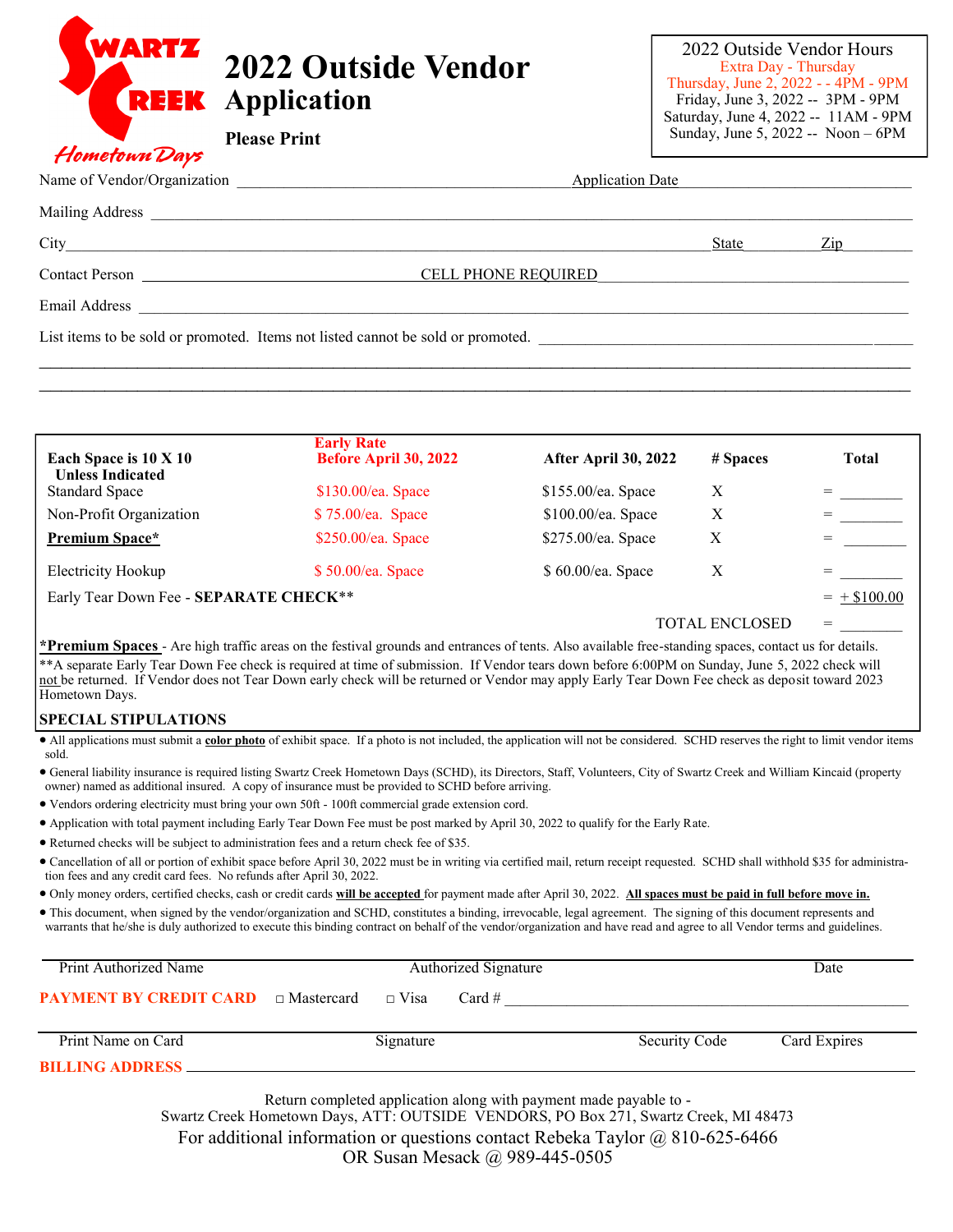

## **Outside Vendor Information**

PO Box 271 Swartz Creek, MI 48473

- 1. **Define Terms.** The term "agent" means Swartz Creek Hometown Days Festival. The festival and all portions thereof, is owned, produced, and managed by Swartz Creek Hometown Days Festival, PO Box 271, Swartz Creek, Michigan 48473. The term "lessee" means, collectively, the company and/or person that applied for vendor space and agreed to enter into the contract upon acceptance by the agent in a manner stated.
- 2. **Privilege to Operate or Exhibit.** The privilege to operate or exhibit shall be according to the laws of the State of Michigan without infringement upon the rights or privileges of others. Lessees will not handle or sell any commodity or transact any business upon and within the Swartz Creek Hometown Days Festival except that which is expressly stipulated in the contract, a lessee must confine the business and the promotion and advertising of the same on the agent's grounds to the assigned space.
- 3. **Reassignment of Space.** Reassignment of space will be handled in the following manner: following the close of the most recent festival, all lessees will be evaluated with regard to performance (i.e., payment of fees, public compliance, appearance of space, and any formal complaints from the public arising out of the performance of activities on the grounds).
- 4. **New Applications for Space.** All new applications for space **MUST** be accompanied by a color photograph of the lessee's space. If the proposed space differs significantly from the photograph, the agent reserves the right to reconsider the application. Factors that would affect the application for space would be physical limitations, the general appearance of the structure, possible interference with existing structures, power sources, water and/ or sewer. The privilege to operate a vendor shall be evaluated based upon the following; appearance of vendor space and the current number of similar lessees.
- 5. **Taxes and Licenses.** Lessee shall be solely responsible for obtaining any licenses, permits, or approvals under Federal, State or local law applicable to its activities at the festival. Lessee shall be solely responsible for obtaining any necessary tax identification numbers and permits and for paying all taxes, licenses fees, use fees or other fees, charges or penalties that become due to any governmental authority in connection with its activities at the festival. It is understood and agreed that this contract constitutes a non-assignable license and privilege only advertisement is not, under any circumstances, intended to continue a lease or any other conveyance of real property and partnership, employment agreement or joint venture between the parties.
- 6. **Observance of Laws.** Lessee's shall abide by and observe all Federal, State, and local laws, codes, ordinances, rules and regulations of the agent, including without limiting the forgoing lessee shall construct its exhibit to comply with the American with Disabilities Act (ADA).
- 7. **Substitute Location or Discontinue of Contracts.** Alterations in the festival and its grounds may make it necessary to eliminate previously available or contracted space from one year to the next. In these cases, the agent reserves the right to offer a substitute location or discontinue a contract completely.
- 8. **Policy Governing Vendors and Approval to Conduct Business.** The agent reserves the right to license and regulate all vendors on the grounds. There is no sub-letting of space. Lessee may not sell, divide, or give lessee space to another vendor. No generators will be allowed. The business conducted shall at all times conform to the provisions of the space rental contract.
- 9. **Assignment of Contracts.** The festival contract for lessees shall not be assigned, hypothecated or otherwise disposed of without written consent of the agent. Obligations provided for in said contract, including payments for space and electric shall remain the obligations of the original lessee, irrespective of approved subleasing. Contracts shall not be assigned unless the death or sickness of the original lessee makes assignment necessary in order to perform the provisions of the contract for that year's festival. Approved subcontracting does not transfer any rights to reapply to the subcontractor and if subcontracting is approved, it will be valid for the current year's festival.
- 10.**Sales & Displays.** Any Lessee that does not comply with the discretion of the agent, its sales, banners, advertising or displays that are deemed inappropriate and offensive will be asked to remove said items, cease such activities, and in extreme cases, be asked to leave the festival if actions or sales continue.
- 11.**Vendors Prohibited.** No roving vendors or carts shall be permitted on grounds or off grounds unless written permission from agent. All literature, display advertising and products must be within the rented space unless written permission from agent.
- 12.**Measuring Space.** Outside space is; 10ft width x 8ft deep x 10ft tall. Outside space shall be measured from; outside back of tent to front for depth and from tent tie-down to tent tie-down for width. All lessees canopies **must** be secure with stakes or weights.
- 13. **Broadcasting Devises.** No loud speakers, radios, or amplifiers or other broadcasting devises can be used on the location described in the contract without written permission of the agent. Approval to use such a broadcasting devise shall be based upon the agent's determination of whether the use of such a device will interfere with the normal and usual conduct of business by adjoining or adjacent vendors.